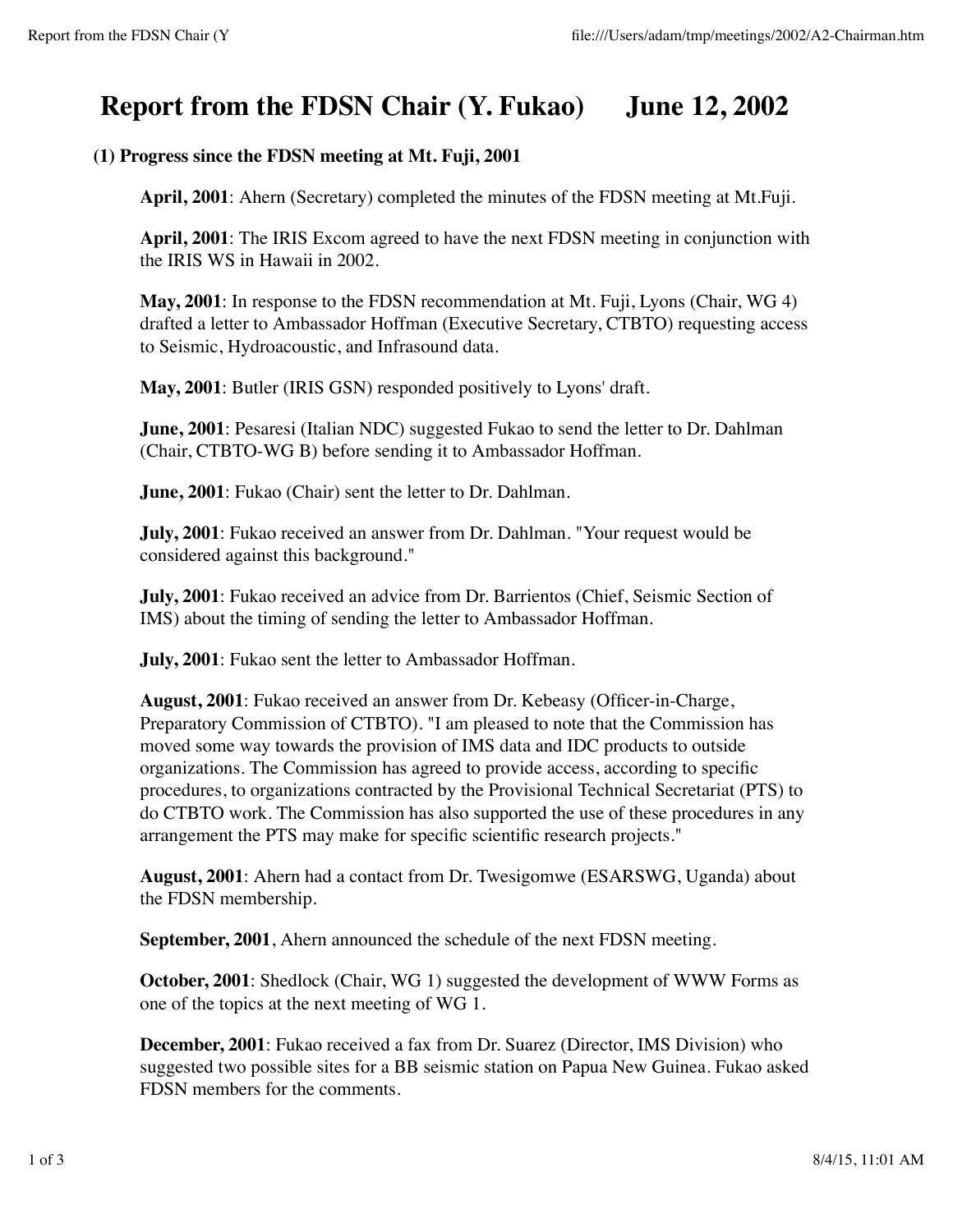**December, 2001**: In reply to Fukao, Kennett (President, IASPEI) expressed his concern about their coordination with the Papua New Guinea Government and the existing PNG seismic network.

**December, 2001**: In reply to Fukao, Rhett pointed out that given the close proximity between HNR and PMG, it may be difficult for GSN to justify another site in Papua New Guinea. He suggested Fukao to place the matter on the agenda for the June meeting in Hawaii.

**January, 2001**: Ahern was informed that Steve Bratt will be replaced with Florence Riviere as a member from CTBTO.

February, 2001: Rhett received an email from Dr. Gledhill (New Zealand andd GeoNet) expressing his interest to join the FDSN.

**March, 2001**: Fukao, as the FDSN President, sent a supporting letter for continuation of GEOSCOPE to Roult (GEOSCOPE).

**April, 2001**: Shedlock sent to Dost (Chair, WG 2) information about the new station naming convention that is under discussion for ANSS stations in USA for discussion in WG 2 at the FDSN meeting in Hawaii.

**April, 2001**: A solicitation is sent from the Excom to the official representatives of the FDSN for nominations and recommendations for a new FDSN Excom that should be elected at the upcoming FDSN meeting.

**May, 2001**, Based on input from several of the Excom, Fukao suggested the following as the slate of candidates. Domenico Giardini (Chair, Switzerland), Jim Lyons (Canada), Seiji Tsuboi (Japan), Bernard Dost (Netherlands), Tim Ahern (Secretary, USA), Kaye Shedlock (LIC liason, USA)

**May, 2001**, Ahrens sent out a last reminder to the FDSN members for the upcoming FDSN meeting in Hawaii.

**June, 2001**, Fukao was asked by Romanowicz (Berkley) to consider, at the upcoming FDSN meeting, accepting the candidacy of the BDSN (Berkeley Digital Seismic Network) for membership in the FDSN. "I believe we meet all the criteria for membership in the FDSN. Since we are active participants in the NetDC and other data exchange programs, I think it is important for our stuff to participate in the decision making process of the FDSN working groups."

**June, 2001**, Romanowicz elaborated her idea. "We think that, as such, we do have a global role -even if the data that we collect are focused on a region - and that we should be actively involved in the work of WG 2 which discusses the type of issues relevant to us as a Data Center."

**June, 2001**, Hanka (GEOFON) raised an issue to be discussed at the upcoming FDSN